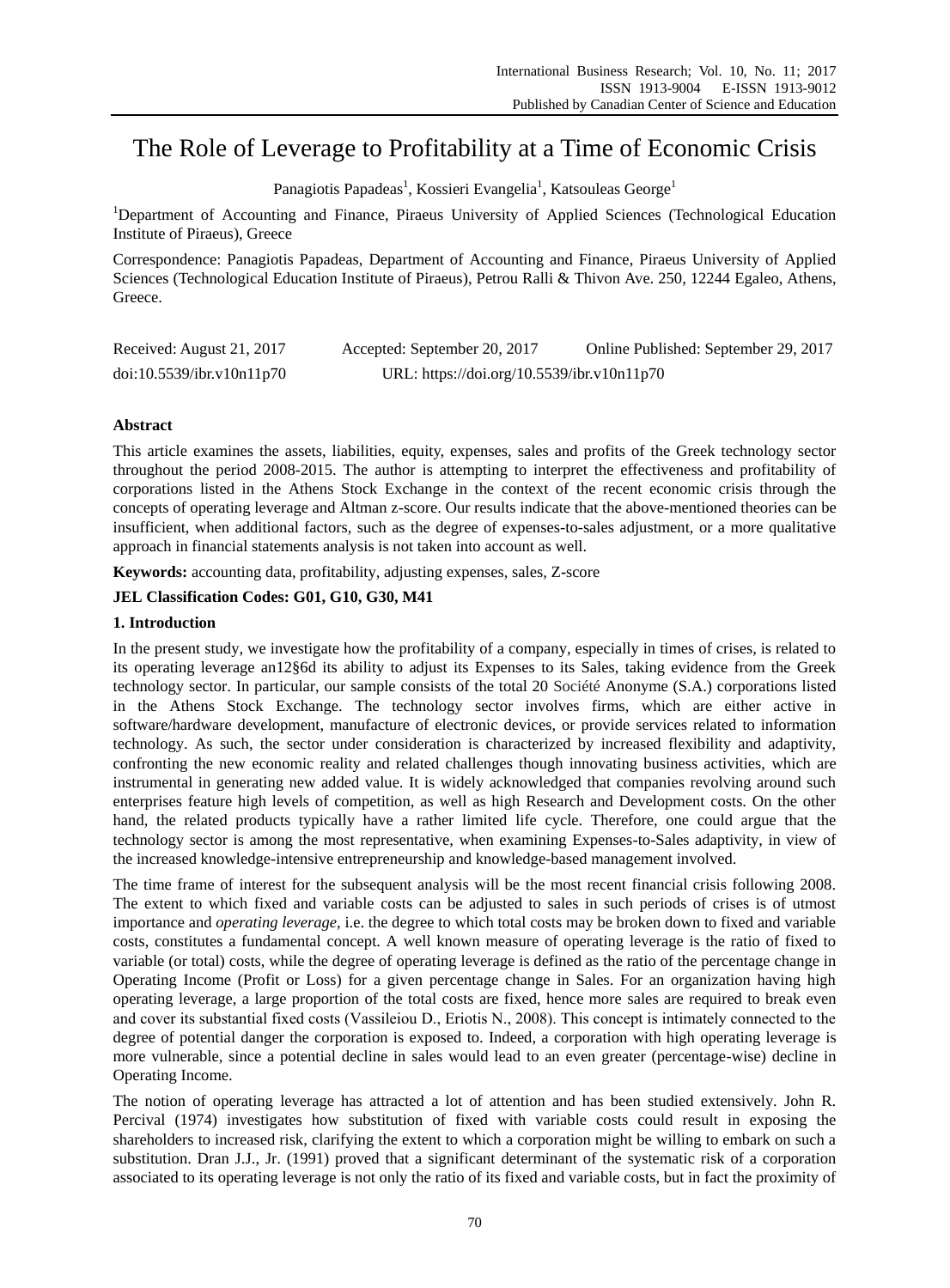its operation to the break-even point. The relationship between systematic risk and the degrees of operating and financial leverage has been further investigated by James M. Gahlon and James A. Gentry (1982) in the context of decision-making. More recently, a paper by Graeme Guthrie (2011) on the interplay between operating leverage and expected return concluded that increased operating leverage leads to increased systematic risk and, consequently, to higher expected returns.

In periods of economic crises, most business strategies reduce for many companies to survival tactics. However, the consequences are not uniformly distributed throughout the various sectors and the technology sector in particular is well-known to suffer less negative consequences. According to Vassileiou D. and Eriotis N. (2008), available technology is one of the key determinants of the degree of operating leverage.

Nevertheless, recalling that the statement that "an increase in fixed costs and a corresponding decrease in variable costs would lead to a higher degree of operating leverage" (W. R. McDaniel, 1984) is not universally correct, we also measure the financial health of our selected sample through Altman's *z-score*. This is a well-known multivariate statistical tool, which is commonly used as a predictive bankruptcy model. The z-score is easy to calculate, involving as it does simple data, which are readily available in any company's public disclosures. More precisely, the formula for the z-score is a linear combination involving five financial ratios describing its liquidity, profitability, leverage, solvency and activity. In general, the lower a company's score is, the higher its likelihood of bankruptcy. For example, a z-score above 3.0 suggests financial soundness, whereas a z-score below 1.8 indicates financial distress and could be considered predictive of default within two years.

Therefore, it is of interest to relate the degree of expenses-to–sales adaptivity of a company to its operating leverage and z-score, taking evidence from the Greek technology sector. More precisely, we focus on the total 20 Soci  $\acute{\text{t}}$  é Anonyme (S.A.) corporations listed on the Athens Stock Exchange, which comprise the technology sector of the country. This sample has been analyzed from different perspectives in (Papadeas, Rodosthenous, & Katsouleas, 2017) and related results can be found in (Papadeas, Goumas, & Kossieri, 2017). As attested by the financial statements for the period 2008-2015, the profiles of these companies regarding their expenses-to–sales adjustment are extremely varying. In the present study, we isolate 2 subgroups of our sample, each consisting of four corporations, which are characterized by extremely contrasting profiles. The first Group includes only companies presenting *bad* expenses-to–sales adjustment, whereas the second one consists of those companies, which in this respect have proved most successful, presenting *good* expenses-to–sales adjustment. In particular, their members include:

**Group 1.** Compucon, Ilyda, Intracom and Vidavo

**Group 2.** Entersoft, Epsilon Net, MLS and Plaisio Computers

These Groups are analyzed as regards their leverage, their z-score and profitability in detail in Sections 2 and 3 respectively. The paper concludes with a discussion on our findings and suggestions for future work.

#### **2. Group 1: Restricted Expenses-To-Sales Adjustment**

As mentioned in the Introduction, corporations of both Groups are analyzed with respect to the well-known

Degree of Operating Leverage: *Operating Leverage* = *Fixed Costs Total Costs* and the z-score. The latter is a financial

distress predictor, which was originally introduced in 1968 by Edward I. Atman for predicting bankruptcy. This empirical equation predicts the risk of corporate failure within two years and involves a specific linear combination of five financial ratios  $X_i$  ( $i = 1, 2, 3, 4, 5$ ). In particular, the following ratios may be readily calculated based on data retrieved from annual financial reports:

$$
X_1 = \frac{Working Capital}{Total Assets},
$$
  
\n
$$
X_2 = \frac{Retained Earning}{Total Assets},
$$
  
\n
$$
X_3 = \frac{Earnings before Tax and Interest}{Total Assets},
$$
  
\n
$$
X_4 = \frac{Market Value of Equity}{Total Liabilities},
$$
  
\n
$$
X_5 = \frac{Sales}{Total Assets}.
$$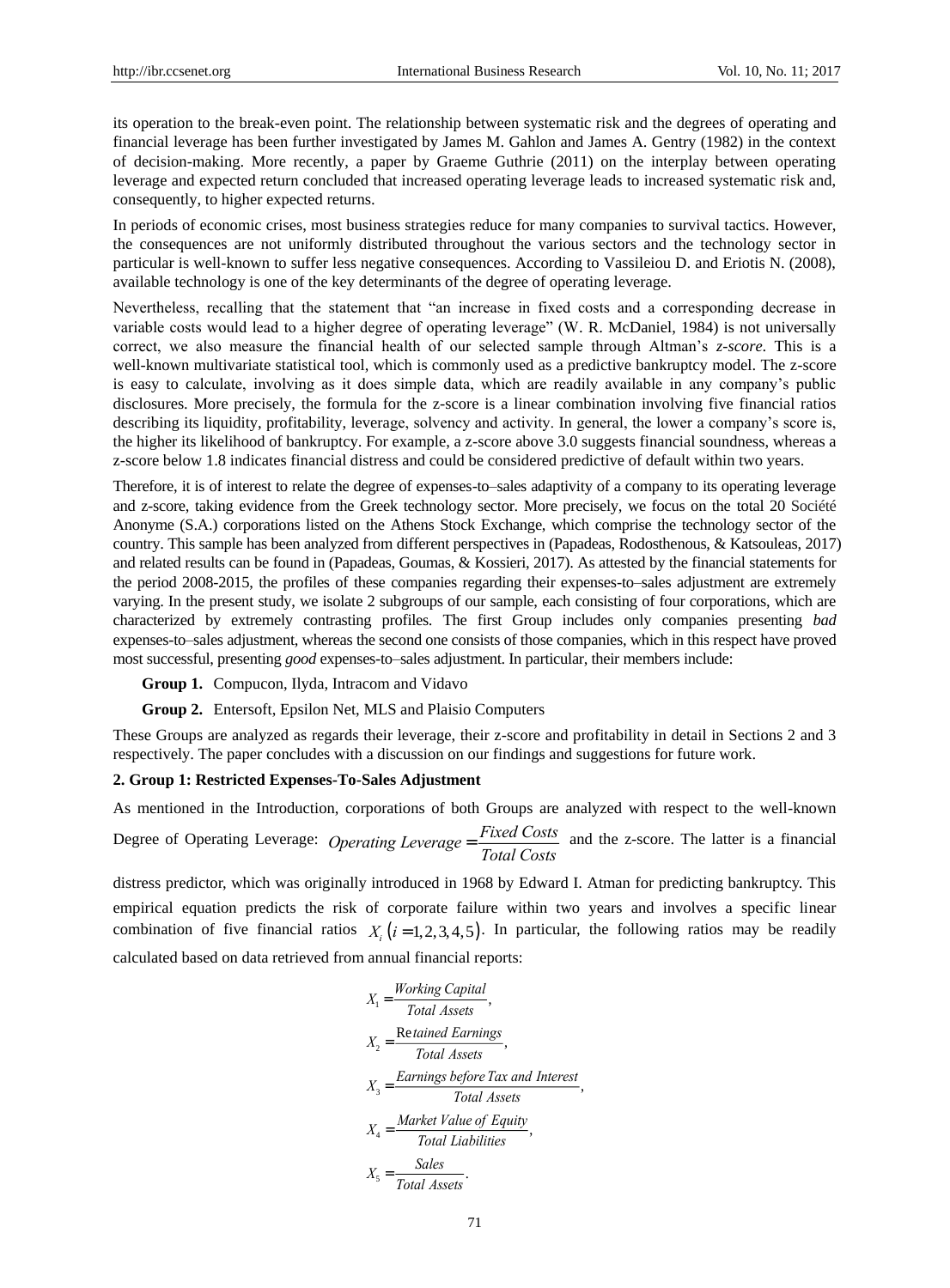Hence, the z-score is computed as follows:

$$
z = 1.2 \times X_1 + 1.4 \times X_2 + 3.3 \times X_3 + 0.6 \times X_4 + 1.0 \times X_5.
$$

It should be noted that for privately held companies, which are not publicly traded, the Market Value of Equity on the nominator of  $X_4$  may be substituted with the Book Value or Net Worth. According to its z-score, a company is classified in one of the following zones of discrimination:

i. *Z* - *score* <1.8 . "Distress" zone.

- ii.  $1.81 < Z$  - *score* < 2.7. Possible distress within the next two years.
- iii. 2.71< *Z* - *score* < 2.99 . Necessity for corrective moves.
- iv. *Z* - *score* > 3 . "Safety" zone.

It should be noted that this model has led to the development of other scoring models, for instance, for private firms or non-manufacturers and emerging markets, and has been revisited to account for the ever changing financial environment (Altman, 2002).

## *2.1 COMPUCON*

We begin our analysis with COMPUCON, a Group 1 company exhibiting restricted expenses-to-sales adjustment. The evolution of sales and expenses of COMPUCON for the period 2008-2015 is displayed in Figure 1, while the corresponding degrees of Operating Leverage and z-score are included in Table 1.

Table 1. Degrees of operating Leverage and z-scores for "COMPUCON" for the period 2008-2015 (Group 1)

|          | 2008               | 2009              | 2010        | 2011     | 2012            | 2013           | 2014                        | 2015        |
|----------|--------------------|-------------------|-------------|----------|-----------------|----------------|-----------------------------|-------------|
| Leverage | $\sim$ 70<br>∪. 1∠ | 0.96              | በ 93        | 0.89     | റ റൌ<br>U.O.    | 0.89           | 0.94                        | 0.89        |
| z-score  |                    | $\Lambda$<br>U.4J | 1.08<br>- 1 | $0.05\,$ | $\sim$<br>-V.34 | $ -$<br>$-0.5$ | $^{\Omega}$<br>- 1<br>ر د ۱ | - 1<br>1.44 |



Figure 1. Evolution of Sales and Expenses for "COMPUCON" throughout 2008-2015 (Group 1)

Despite the fact that in 2008, i.e. the beginning of the period under consideration, the liabilities of COMPUCON (7.372.506,61  $\epsilon$ ) did not exceed its equity (7.487.453.27  $\epsilon$ ), being in fact of the same order, a geometric increase in its liabilities has been observed during the following years of the financial crisis. Consequently, its constantly increasing degree of financial leverage has made it progressively difficult for COMPUCON to adapt to the new economic circumstances. On the other hand, its z-score has consistently remained less than 1.8, while COMPUCON has been suffering losses for all accounting periods in between the time frame under consideration.

## *2.2 ILYDA*

Continuing with Group 1 companies, ILYDA also showcases restricted expenses-to-sales adjustment for the period 2008-2015, as exhibited in Figure 2, while the corresponding degrees of Operating Leverage and z-score are included in Table 2.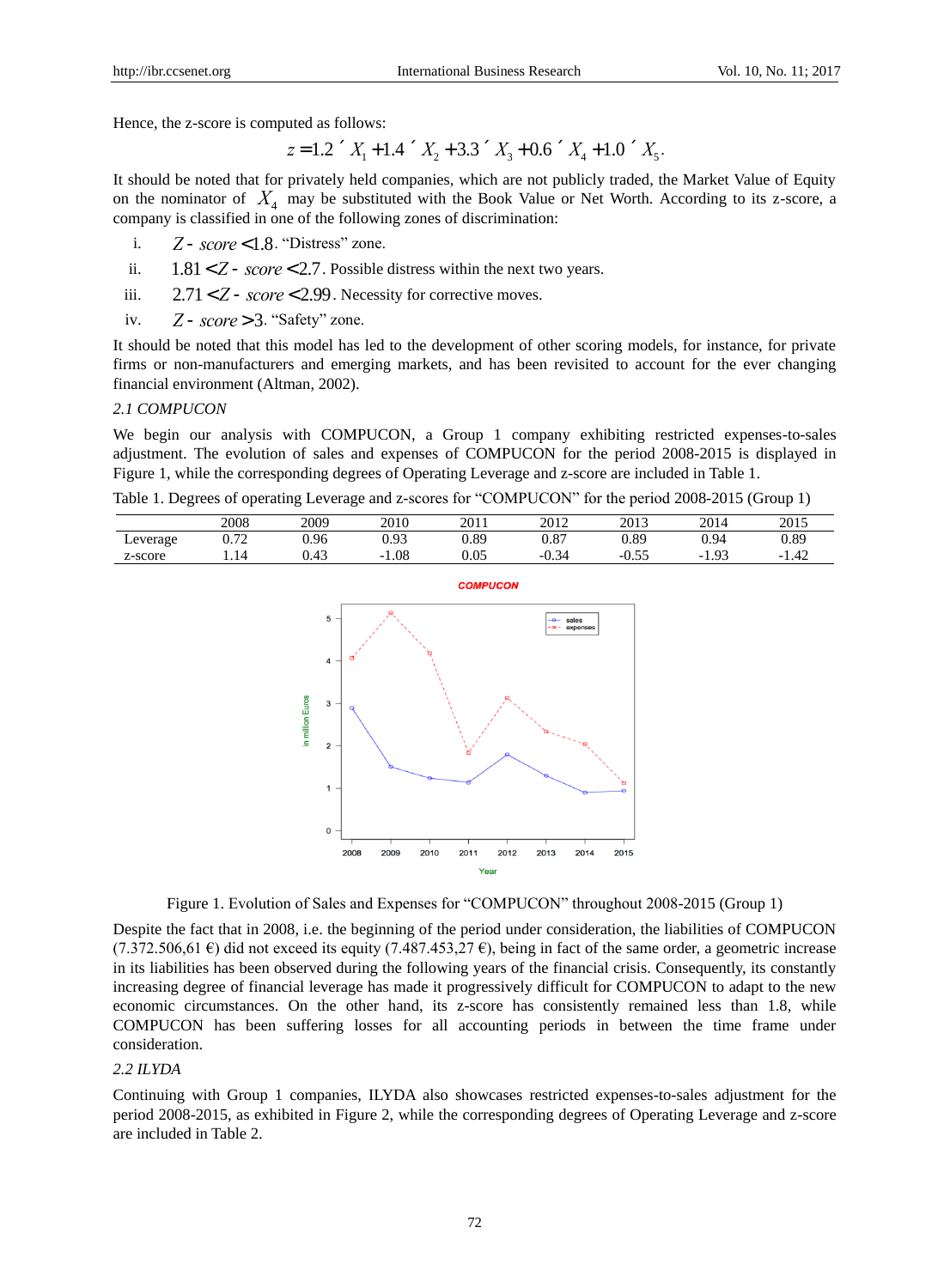|  |  | Table 2. Degrees of Operating Leverage and z-scores for "ILYDA" for the period 2008-2015 (Group 1) |  |
|--|--|----------------------------------------------------------------------------------------------------|--|
|  |  |                                                                                                    |  |





Figure 2. Evolution of Sales and Expenses for "ILYDA" throughout 2008-2015 (Group 1)

In 2008, the Liabilities of ILYDA (2.389.465 €) were corresponding to about 0.2 of its equity (11.522.756 €). However, its liabilities have been progressively increasing throughout the subsequent period of economic crisis, amounting to 1.73 of its Equity in 2015. On the other hand, despite the progressive changes observed in leverage ratios, its z-score has in general not exceeded the value of 1.8. Moreover, throughout the 8 years under consideration, the profitability of ILYDA has been somewhat restricted, the company achieving profits only in years 2008 and 2011 and suffering losses throughout the 6 remaining accounting periods.

## *2.3 INTRACOM*

Figure 3 displays restricted expenses-to-sales adjustment for INTRACOM during the period 2008-2015, while the corresponding degrees of Operating Leverage and z-score are included in Table 3.

| Table 3. Degrees of Operating Leverage and z-scores for "INTRACOM" for the period 2008-2015 (Group 1) |  |  |  |  |
|-------------------------------------------------------------------------------------------------------|--|--|--|--|
|                                                                                                       |  |  |  |  |

|          | 2008         | 2009        | 2010 | 2011           | 2012 | 2013 | 2014                 | 2015           |
|----------|--------------|-------------|------|----------------|------|------|----------------------|----------------|
| Leverage | 0.86         | ר ס<br>J.OZ | 0.81 | ∩ Q1<br>v. . 1 | 0.91 | 0.98 | $^{\Omega}$<br>v. ji | ሰ ማድ<br>u. 7 J |
| z-score  | 29<br>ر بے . | 1.62        | 8.38 | ر ، ، ب        | 5.16 | ∙ر…  | 4.00                 | 4.20           |



Figure 3. Evolution of Sales and Expenses for "INTRACOM" throughout 2008-2015 (Group 1)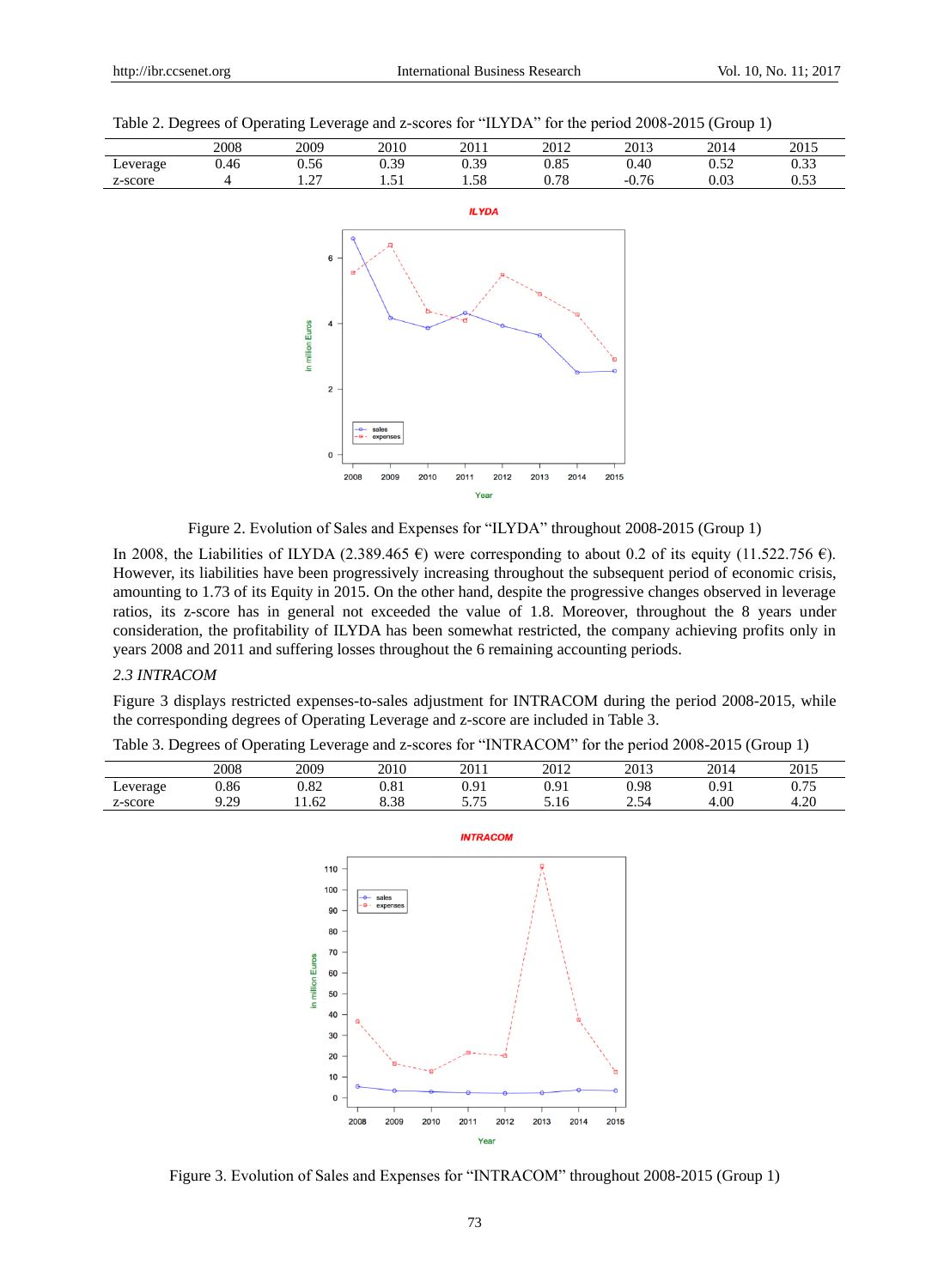INTRACOM showed negative working capital for the years 2008, 2010-2013 and 2015. Although INTRACOM has been over time characterized by a relatively small participation of liabilities in total capital (having particularly large equity), a general stagnation (and even drop) in sales has been observed. This noteworthy fact may be attributed to particularly poor expenses-to-sales adjustment. The increased (inelastic) degree of leverage has paradoxically been combined with increased z-scores, while the company has been consistently suffering losses throughout the time frame under consideration.

## *2.4 VIDAVO*

Figure 4 displays restricted expenses-to-sales adjustment for VIDAVO during the period 2008-2015, while the corresponding degrees of Operating Leverage and z-score are included in Table 4.

Table 4. Degrees of Operating Leverage and z-scores for "VIDAVO" for the period 2008-2015 (Group 1)

| $_{0.80}$<br>0.30<br>$0.00\,$<br>0.78<br>0.50<br>0.68<br>5۵ ۱<br>0.42<br>∟everage<br>∪.⊃<br>3.05<br>7 74<br>2.30<br>າເາ<br>$\Omega$ $\pi$<br>$\epsilon$<br>$^{\Omega}$<br>$-0.56$<br>z-score<br>ر ر. ب<br>ن ا ن<br>ر د ک<br>ے ر.ر | 2008 | 2009 | 2010 | 2011 | 2012 | 2013 | 2014 | 2015 |
|-----------------------------------------------------------------------------------------------------------------------------------------------------------------------------------------------------------------------------------|------|------|------|------|------|------|------|------|
|                                                                                                                                                                                                                                   |      |      |      |      |      |      |      |      |
|                                                                                                                                                                                                                                   |      |      |      |      |      |      |      |      |



Figure 4. Evolution of Sales and Expenses for "VIDAVO" throughout 2008-2015 (Group 1)

Throughout the time frame under consideration, VIDAVO has been showing a rather awkward evolution in its expenses-to-sales adjustment, degrees of operating leverage, as well as z-score. At the same time, the ratio of its liabilities to its equity has assumed thought this 8-year period the following values:  $0.57 - 0.42 - 0.44 - 0.31 - 0.31$ 1.13 -  $0.72 - 0.62 - 0.45$  successively. On the other hand, the company has not been consistent regarding its profitability, presenting somewhat mixed results: VIDAVO suffered losses in 4 periods (2010-2012, 2015), being profitable in the remaining 4 years (2008, 2009, 2013, 2014).

#### **3. Group 2: Increased Expenses-To-Sales Adjustment**

#### *3.1 Entersoft*

We begin our analysis of Group 2 companies (exhibiting increased expenses-to-sales adjustment) with ENTERSOFT. The corresponding evolution of sales and expenses for the period 2008-2015 is portrayed in Figure 5, while the degrees of Operating Leverage and z-score are included in Table 5.

Table 5. Degrees of Operating Leverage and z-scores for "ENTERSOFT" for the period 2008-2015 (Group 2)

|          | ~                                    | $\tilde{\phantom{a}}$ | ~                               |                       |                 |      |          |                 |
|----------|--------------------------------------|-----------------------|---------------------------------|-----------------------|-----------------|------|----------|-----------------|
|          | 2008                                 | 2009                  | 2010                            | 2011                  | 2012            | 2013 | 2014     | 2015            |
| Leverage | 0.64                                 | 0.61                  | n ro<br>∪.J∠                    | $\sim$ $\sim$<br>ບ.ບປ | በ 52<br>v.JJ    | 0.62 | 0.63     | 0.59            |
| z-score  | $\overline{\phantom{0}}$<br>4<br>٠., | 3.97                  | $\overline{\phantom{a}}$<br>4.1 | 4.48                  | $\sim$<br>+. JJ | 3.98 | $-$<br>. | $- -$<br>$+1.1$ |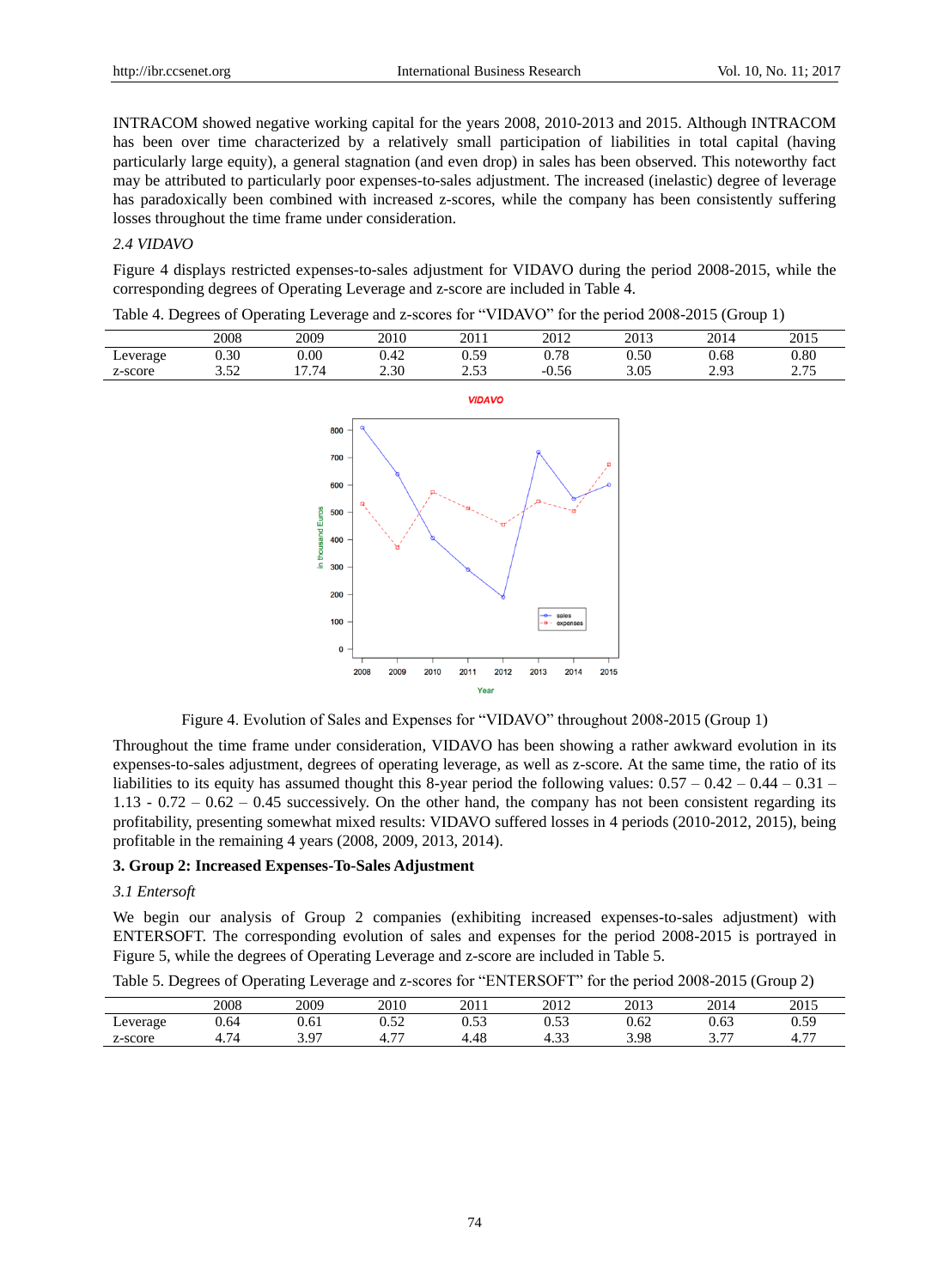

Figure 5. Evolution of Sales and Expenses for "ENTERSOFT" throughout 2008-2015 (Group 2)

ENTERSOFT has achieved good adjustment of its expenses to its sales. Its long-standing high participation of equity in total assets (around 75%) is in harmony with the relatively large participation of fixed costs in total expenditure (operating leverage). Altman's z-score has consistently been greater than 3, while the company has remained profitable for the whole period 2008-2015.

## *3.2 Epsilon Net*

Figure 6 displays increased expenses-to-sales adjustment for EPSILON NET during the period 2008-2015, while the corresponding degrees of Operating Leverage and z-score are included in Table 6.

| Table 6. Degrees of Operating Leverage and z-scores for "EPSILON NET" for the period 2008-2015 (Group 2) |      |      |      |      |      |      |      |      |  |  |
|----------------------------------------------------------------------------------------------------------|------|------|------|------|------|------|------|------|--|--|
|                                                                                                          | 2008 | 2009 | 2010 | 2011 | 2012 | 2013 | 2014 | 2015 |  |  |
| Leverage                                                                                                 | 0.56 | 0.64 | 0.51 | 0.36 | 0.32 | 0.44 | 0.50 | 0.48 |  |  |



Figure 6. Evolution of Sales and Expenses for "EPSILON NET" throughout 2008-2015 (Group 2)

EPSILON NET has achieved an even better adjustment of its expenses to its sales. Its relatively smaller degree of operating leverage, along with the consistently healthy participation of its equity in total assets (more than 50%) shows the company's ease of adjustment to the new economic circumstances. According to Altman's analysis, when the z-score does not exceed the threshold of 2.7 (as was the case for the periods 2008-2011), the corresponding firm is likely to go into bankruptcy within two years. However, limitation of its liabilities level (from 5 654 418  $\epsilon$  in 2011 to 3 655 819  $\epsilon$  in 2012), along with other corrective actions, has led the z-score beyond the threshold of 3 ("safety" zone) for the subsequent years 2012-2015, while the company has remained profitable for the whole period 2008-2015.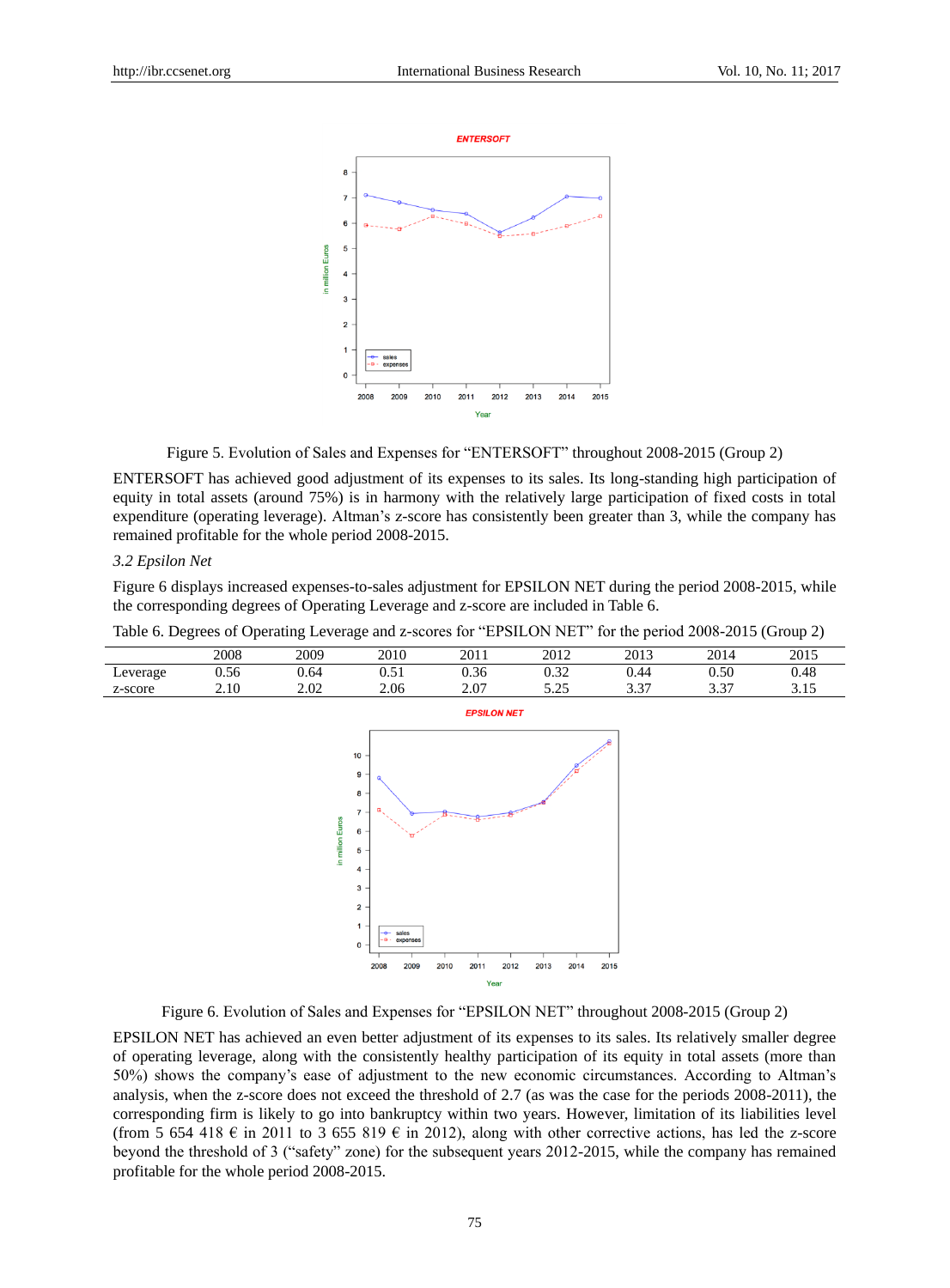## *3.3 MLS*

Figure 7 displays increased expenses-to-sales adjustment for MLS during the period 2008-2015, while the corresponding degrees of Operating Leverage and z-score are included in Table 7.

|          | 2008 | 2009 | 2010 | 2011        | 2012 | 2013 | 2014 | 2015  |
|----------|------|------|------|-------------|------|------|------|-------|
| Leverage | 0.25 | 0.33 | 0.42 | 0.39        | 0.42 | 0.42 | 0.28 | 0.22  |
| z-score  | . 99 | 3.49 | 3.17 | 2.31<br>ا ت | 3.01 | 2.42 | 3.44 | 14.83 |
|          |      |      |      | <b>MLS</b>  |      |      |      |       |
|          |      | 24   |      |             |      |      |      |       |

Table 7. Degrees of Operating Leverage and z-scores for "MLS" for the period 2008-2015 (Group 2)



Figure 7. Evolution of Sales and Expenses for "MLS" throughout 2008-2015 (Group 2)

MLS has achieved an impressive expenses-to-sales adjustment throughout the period 2008-2015. This increased adaptivity is harmonically combined with a small degree of operating leverage in a period of financial crisis. The liabilities of MLS have been restricted from 8 357 329  $\epsilon$  in 2011 to 5 981 430  $\epsilon$  in 2012. Furthermore, the z-score has achieved satisfactory values, while the company has remained profitable for the whole period under consideration.

#### *3.4 Plaisio Computers*

Figure 8 displays increased expenses-to-sales adjustment for PLAISIO COMPUTERS during the period 2008-2015, while the corresponding degrees of Operating Leverage and z-score are included in Table 8.

Table 8. Degrees of Operating Leverage and z-scores for "PLAISIO COMPUTERS" for the period 2008-2015 (Group 2)

|          | 2008        | 2009                             | 2010 | 2011 | 2012       | 2013            | 2014        | 2015      |
|----------|-------------|----------------------------------|------|------|------------|-----------------|-------------|-----------|
| Leverage | ר ר<br>v. 1 | $^{\circ}$ 1 $^{\prime}$<br>U.IO | v.i  | 0.41 | 1Q<br>U.I. | 0.20            | 0.20        | 0.20      |
| z-score  | 3.84        | 3.70                             | 3.89 | 3.96 | $^{4.08}$  | $\Lambda^-$<br> | . o-<br>т., | ാറ<br>4.2 |



Figure 8. Evolution of Sales and Expenses for "PLAISIO COMPUTERS" throughout 2008-2015 (Group 2)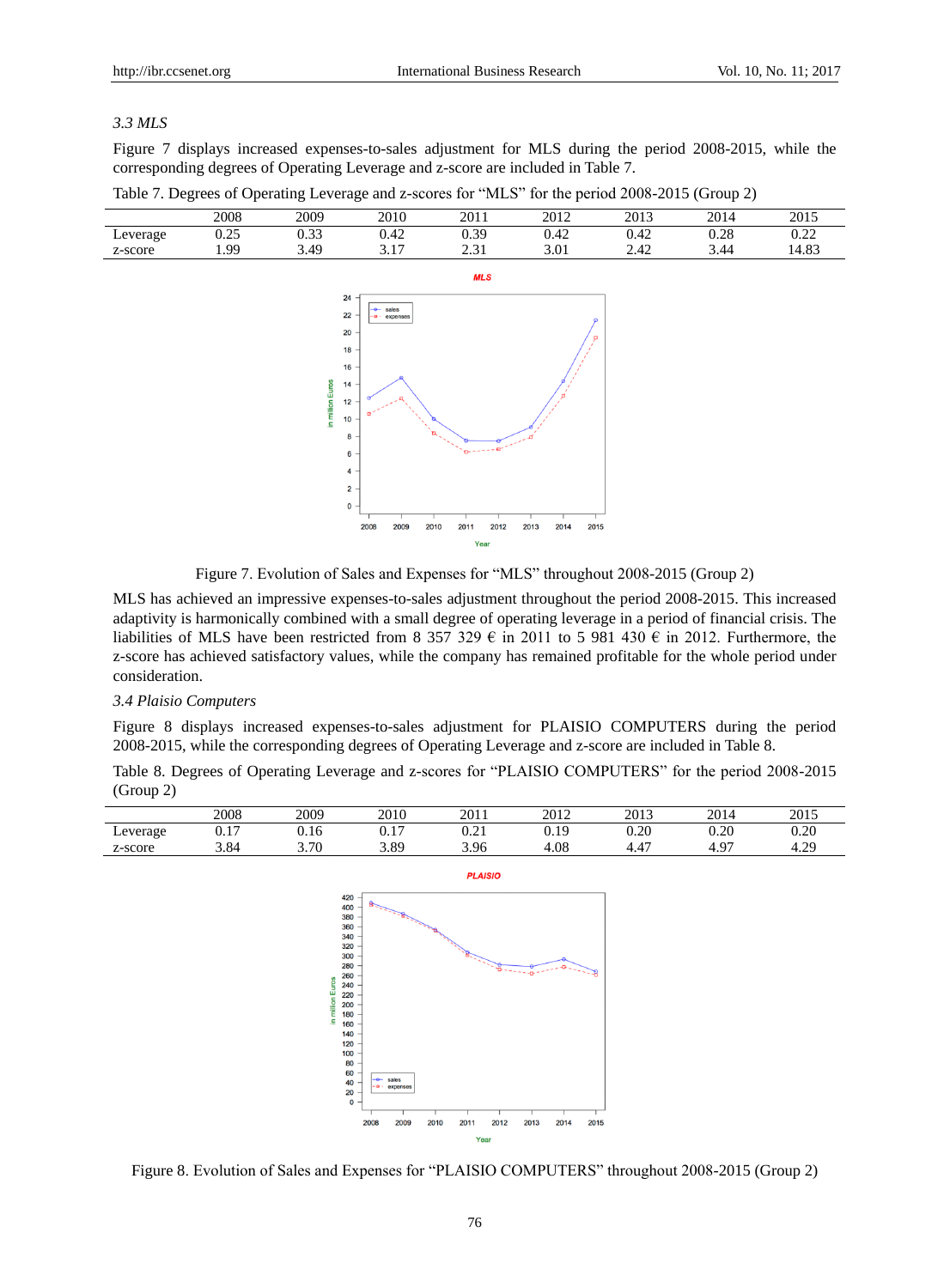PLAISIO COMPUTERS has been the corporation with the best expenses-to-sales adjustment throughout the period 2008-2015. This company is also characterized by a very large contribution of variable costs to total expenditure (i.e., very low operational leverage). Hence, it is more efficiently adaptive in the uncertain circumstances of economic crisis. Although at the beginning of the eight-year period it began with double the amount of liabilities than that of its equity (2008, 2009), PLAISIO managed to gradually reduce them to close to 0.6 of its equity for the years 2014, 2015. Also, despite the long-term decline in sales (excluding 2014), the continuing decline in variable costs has contributed to sustained profitability and, in parallel, to a particularly good level of z-score.

## **4. Conclusions**

Recall that in all four Group 1 companies analyzed in section 2, it was observed that a failure to adapt expenses to sales was associated with a loss-making effect over the whole or majority of the 8-year time frame under consideration. However, the corresponding fluctuations in liabilities, degree of operational leverage and Altman z-score which have been observed over time show differences that require further analysis and interpretation, as shown in the following Table 9:

Table 9. Group 1 Summary: Adjustment, Result, Degrees of Operating Leverage and z-scores (2008-2015)

|                         | Compucon                   | Ilvda        | <b>Intracom</b>                 | Vidavo             |
|-------------------------|----------------------------|--------------|---------------------------------|--------------------|
| Adjustment              | No                         | No           | No                              | No                 |
| <b>Result (8 years)</b> | Losses 8/8                 | Losses $6/8$ | Losses $8/8$                    | Losses $4/8$       |
| <b>Liabilities</b>      | High                       | High         | Low                             | <b>Fluctuating</b> |
| <b>Operational</b>      | High                       | Fluctuating  | High                            | Fluctuating        |
| Leverage                |                            |              |                                 |                    |
| z-score                 | Low                        | Low          | High                            | Fluctuating        |
| $\sim$ $\sim$<br>$\sim$ | $\sim$<br>$\sim$<br>$\sim$ | $\cdots$     | .<br>$\cdot$ .<br>$\sim$ $\sim$ |                    |

On the other hand, all four Group 2 companies analyzed in section 3 have combined increased expenses-to-sales adaptivity with profits throughout the 8-year period. Nevertheless, in these instances as well, the corresponding over time fluctuations in liabilities, degree of operational leverage and Altman's z-score show differences that require further analysis and interpretation, as suggested by the following table 10:

|  |  | Table 10. Group 2 Summary: Adjustment, Result, Degrees of Operating Leverage and z-scores (2008-2015) |  |
|--|--|-------------------------------------------------------------------------------------------------------|--|
|  |  |                                                                                                       |  |

|                         | <b>Entersoft</b> | <b>Epsilon Net</b> | <b>MLS</b>  | <b>Plaisio Computers</b> |
|-------------------------|------------------|--------------------|-------------|--------------------------|
| Adjustment              | Yes              | Yes                | Yes         | Yes                      |
| <b>Result (8 years)</b> | Profits 8/8      | Profits 8/8        | Profits 8/8 | Profits 8/8              |
| <b>Liabilities</b>      | Low              | Low                | Low         | Low                      |
| <b>Operational</b>      | High             | Medium             | Low         | Low                      |
| Leverage                |                  |                    |             |                          |
| z-score                 | High             | Medium             | Medium      | High                     |

More generally, the large, small or fluctuating participation of the liabilities in the total assets, as well as the high or low degree of operational leverage, as well as Altman's z-score, constitute important parameters, which affect the operation of any company. This, however, is not to suggest that the impact of the aforementioned factors on profitability can be ascertained with ease. Within the period of the most recent financial crisis under consideration, COMPUCON has been suffering losses for the whole 8-year time frame, INTRACOM for 6 years, while the losses of ILYDA and VIDAVO have been restricted in 4 periods in between. It becomes clear that a large level of liabilities may either be a disadvantage, in cases of redemption inability, or an advantage when they arise due to high credit standing. Furthermore, the gradual reduction of liabilities (encountered in EPSILON NET, MLS and PLAISIO COMPUTERS) allows for a progressive independence from lenders. Consequently, more effective policies can be applied, both in the type and the level of commissions, as well as in pricing and sales discounts. In this way, companies find it easier to maintain and even increase their market share, even in times of economic crisis.

From another point of view, the large contribution of fixed to total costs (operating leverage) can either be a disadvantage (for instance, in case of ever decreasing sales, when expense adjustment becomes more and more difficult) or advantageous (for instance, in cases when sales are expected to rise, leading to lower sales cost per unit). We recall that the relative risk is determined by sales level, by the contribution of fixed costs to total costs, and by the participation of variable costs in sales. Also, operational leverage is not only determined by the above-mentioned (percentage-wise) contributions, but also by the extent to which the sales level is close to or near the break-even point. Indeed, the latter is largely determined by technology and can be increased by appropriate investment budget decisions to improve profitability.

Similarly, the z-score is also affected by the percentage contribution of aforementioned factors, such as liabilities (or equity) to total assets or costs (fixed or variable) to total expenses to yield the final result (profit or loss). Consequently,